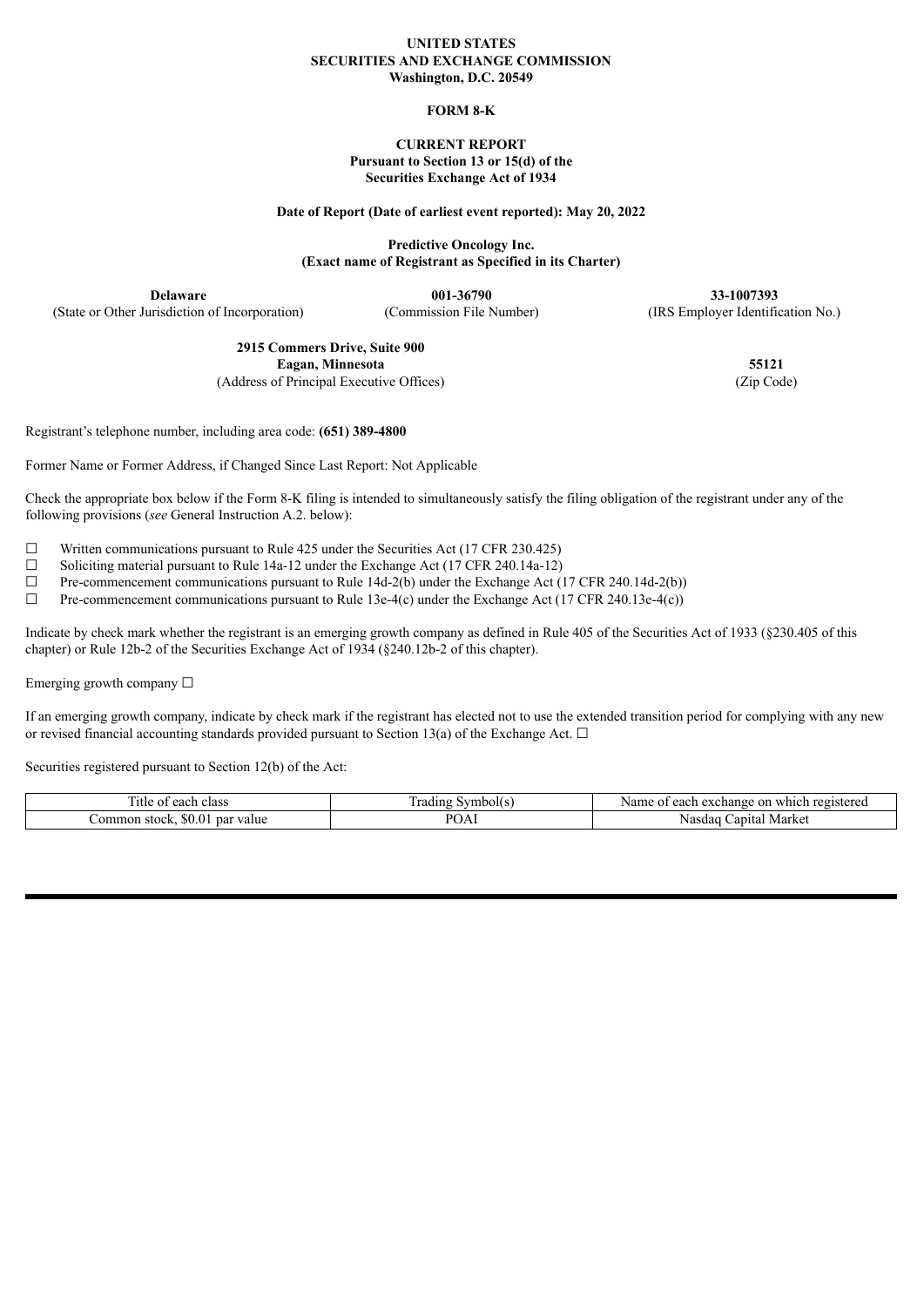#### **Item 5.02 Departure of Directors or Certain Officers.**

# *Resignation of Director*

On May 18, 2022, Christina Jenkins, M.D. notified Predictive Oncology® Inc. (the "Company") that she intends to resign as a director of the Company, effective August 31, 2022, in order to devote more time to her other business interests. Dr. Jenkins confirmed to the Company's board of directors that her resignation is not due to a disagreement with the Company on any matter relating to the Company's operations, policies or practices.

*(Signature page follows)*